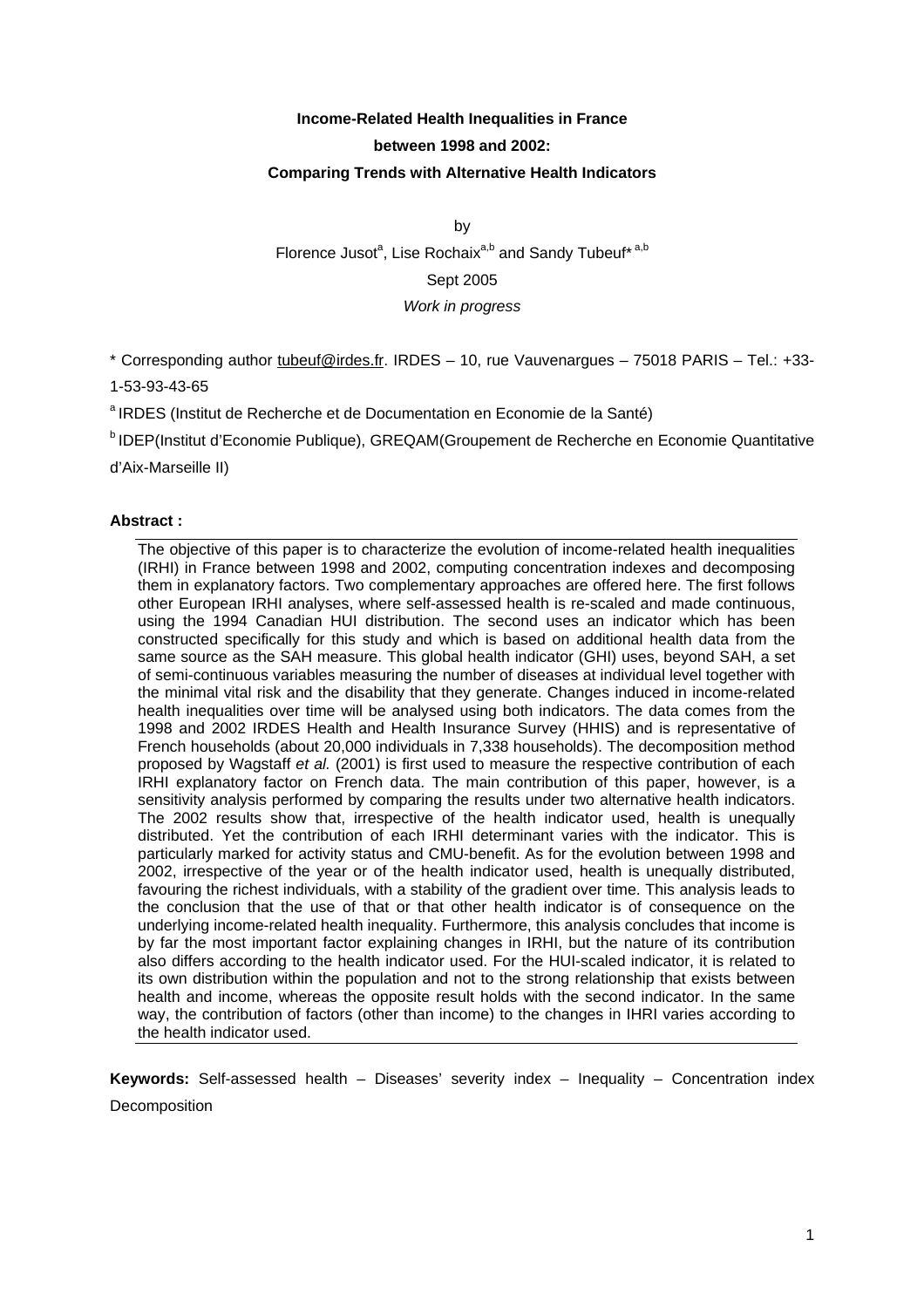## *1. Introduction*

-

The French health care system is based on the principle of horizontal equity, according to which individuals with equal need should have identical access to care regardless of their socio-economic status. But lower socioeconomic groups are known to have higher rates of morbidity and mortality than higher socioeconomic groups. Moreover, health inequalities between groups seem to increase over time. For instance, in France, while over the period 1976-1984, the mortality of blue collar men aged 35-80 was 1.8 higher than that of their white collar counterparts, the ratio increased to 1.9 between 1983 and 1991, to reach 2.1 between 1991 and 1999 (Monteil & Robert-Bobée 2005).

A series of changes in the French health care system over the last ten years has given rise to a new concern for health inequality. Although the great majority -98% of the French population- is covered by insurance, individuals out of the labour market (unemployed with no benefits, homeless…) were excluded from medical insurance cover until 2000. Furthermore, the compulsory national health insurance fund only covers between 70% and 80% of total health care cost. The remaining part is covered by a supplementary medical health insurance taken out voluntarily by individuals or in most cases by their employers. Thus, 10% of the French population, most prominently the poorest-off, was still uncovered by a supplementary health insurance in 2000. Consequently, one of the most striking policy changes in that year has been the extension by Law of free access to medical care to a larger number of individuals with low income, through a universal healthcare coverage, called the *'Couverture Maladie Universelle' (CMU).* Besides granting access to compulsory medical insurance, this reform provides the poorest 4.5 million individuals with a free supplementary health insurance and exempts them from out-of-pocket payments and *'Avance de frais'*<sup>1</sup> for their health care consumption (Boisguérin, 2005). Prior to the implementation of CMU, a limited cover was granted to the poorest and sickest-off through AMG (*Aide Médicale Gratuite*) but it varied substantially across French *départements*. Its extent was, however, fairly limited, mainly exempting individuals from having to pay the *ticket modérateur<sup>2</sup>* while offering no cover for balance-billing by providers or for optical or dental care.

This reform has reduced differences in health care consumption. For an equivalent state of health, CMU beneficiaries' use of healthcare is comparable in level to the population with a supplementary health insurance, even though some differences remain in the actual mix of care (Raynaud, 2003 ; Grignon & Perronnin, 2003). However, the efficacy of this program in reducing social inequalities in health has not yet been fully assessed. The only outcome measure is that by the end of 2000, CMU beneficiaries declared more frequently than non-beneficiaries that their health status had improved during that year (Raynaud, 2003).

By concentrating on the period before and after CMU implementation (1998-2002), one of the objectives of this paper is to analyse the evolution in income-related health inequalities (IRHI) in

<sup>&</sup>lt;sup>1</sup> In France, doctors' consultations and drugs must be paid in full (with exceptions) at the time of use and reclaimed afterwards (the so-called *'Avance de frais'*) 2

<sup>&</sup>lt;sup>2</sup> The *ticket modérateur* is the copayment, after refunding by the French National Health Insurance fund. It is a minimum participation of the person insured to his/her health expenses. It can however, be partly or fully refunded by a supplementary individual health insurance. See Rochaix L. and Hartmann L. for a presentation of recent changes in the French health care system.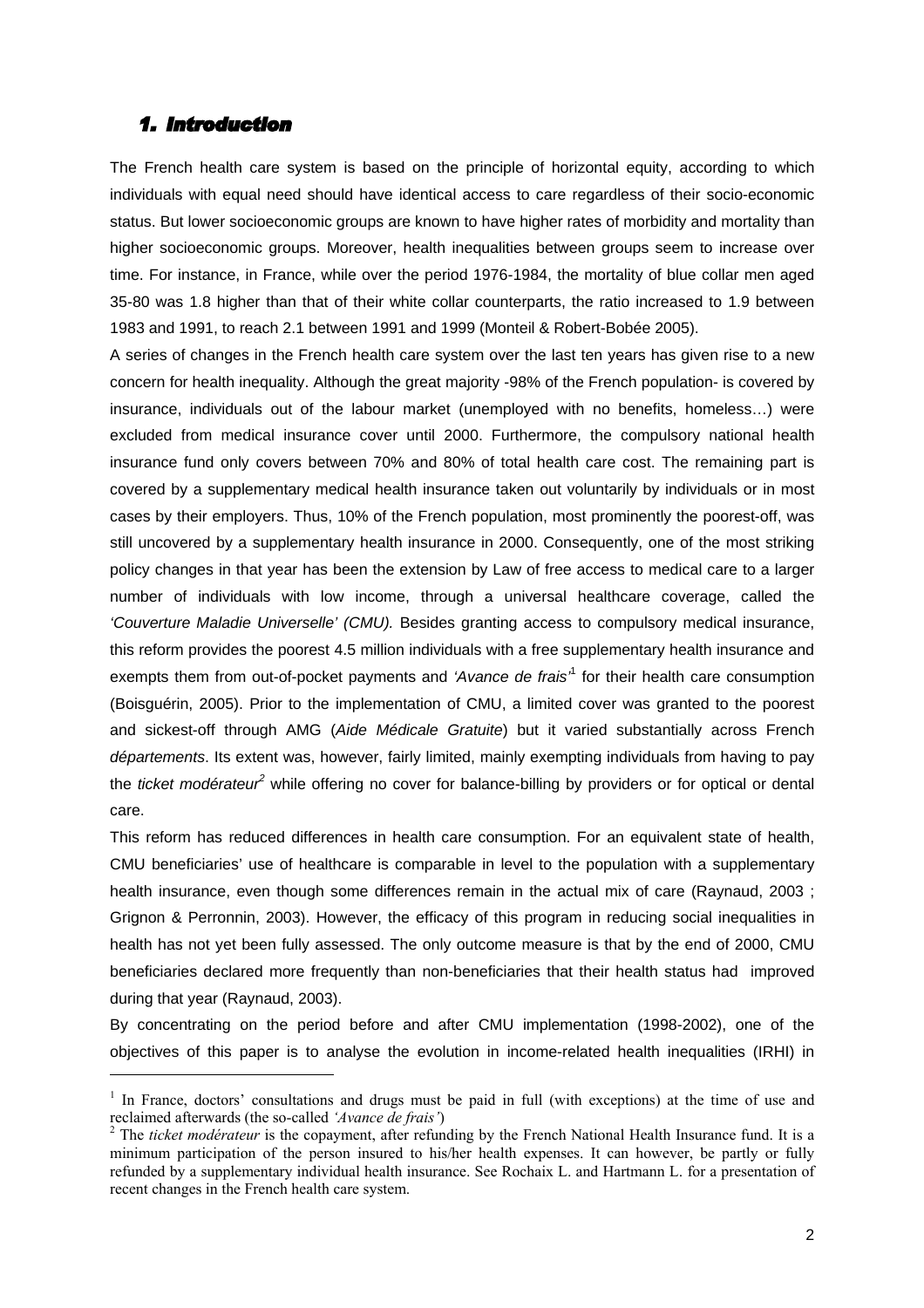France over that period, computing concentration indexes and decomposing them in explanatory factors. Although assessing the impact of this reform on health inequalities would require a longer time horizon than just two years, the present analysis also provides a useful step in the evaluation of this reform, inasmuch as CMU benefits in 2002 are likely to be important determinants of changes in income-related health inequality.

Considering that the level of income-related health inequality evidenced in empirical studies may depend on the health indicator used (Couffinhal *et al.*, 2004), the second contribution of this paper is to carry out a sensitivity analysis, by comparing results from two alternative health indicators. The first is the widespread cardinalised self-assessed health (SAH). The second uses an indicator which has been constructed specifically for this study and which is based on additional health data from the same source as the SAH measure. This global health indicator (GHI) uses, beyond SAH, a set of semicontinuous variables measuring the number of diseases at individual level together with the minimal vital risk and the disability that they generate.

The first section focuses on methodology, and presents the two alternative IRHI indicators. The second presents the data and variables definition. The empirical results are analysed in the third section. Differences in IRHI in 2002 according to the health indicator used are first analysed before turning to changes in IRHI between 1998 and 2002 and comparing trends with alternative health indicators. The last section concludes with a discussion of these results.

## *2. Methods*

-

### **2.1. Measuring health**

Most of the recent international health inequality studies rely on the notion of self-assessed health (SAH) or indicators constructed on SAH information as a measure of health (Van Doorslaer & Koolman, 2005). This widespread use of SAH can be partly attributed to the ease with which such information can be collected. The two health indicators that will be used in the following analysis are also derived from SAH information.

In the IRDES 1998 and 2002 HHIS, self-assessed health is collected using the following question: "Could you grade your health status from 0 to 10? (with 0 being the lowest health status)". This analogical scale is slightly different from the more widespread SAH question promoted by the European Office of WHO, which consists in categories ranging from "very good" to "very poor"<sup>3</sup>. The SAH distribution in the HHIS surveys is highly skewed as a great majority report a level of health higher than 7. The skewness is also manifest in the inter-category distances, much smaller between levels 7 to 10 than between 0 and 6. This health measure variable being ordinal and categorical, it must be changed into one of two polar cases to measure inequalities adequately: either a dichotomous or a cardinal variable. A continuous health indicator is generally preferred to a dichotomous one, in order to avoid both information losses and cut-off point dependency (Van Doorslaer & Jones, 2003). The method used to cardinalise SAH consists in assuming that the

<sup>&</sup>lt;sup>3</sup> In the IRDES 2002 HHSI, this 5-point scale is included for one half of the sample, along with the original 10point scale. A comparison of the two scales has been performed and shows that a score between 8 and 10 appears to be equivalent to categories "good" and "very good" grouped together ( Jusot et al., 2005a).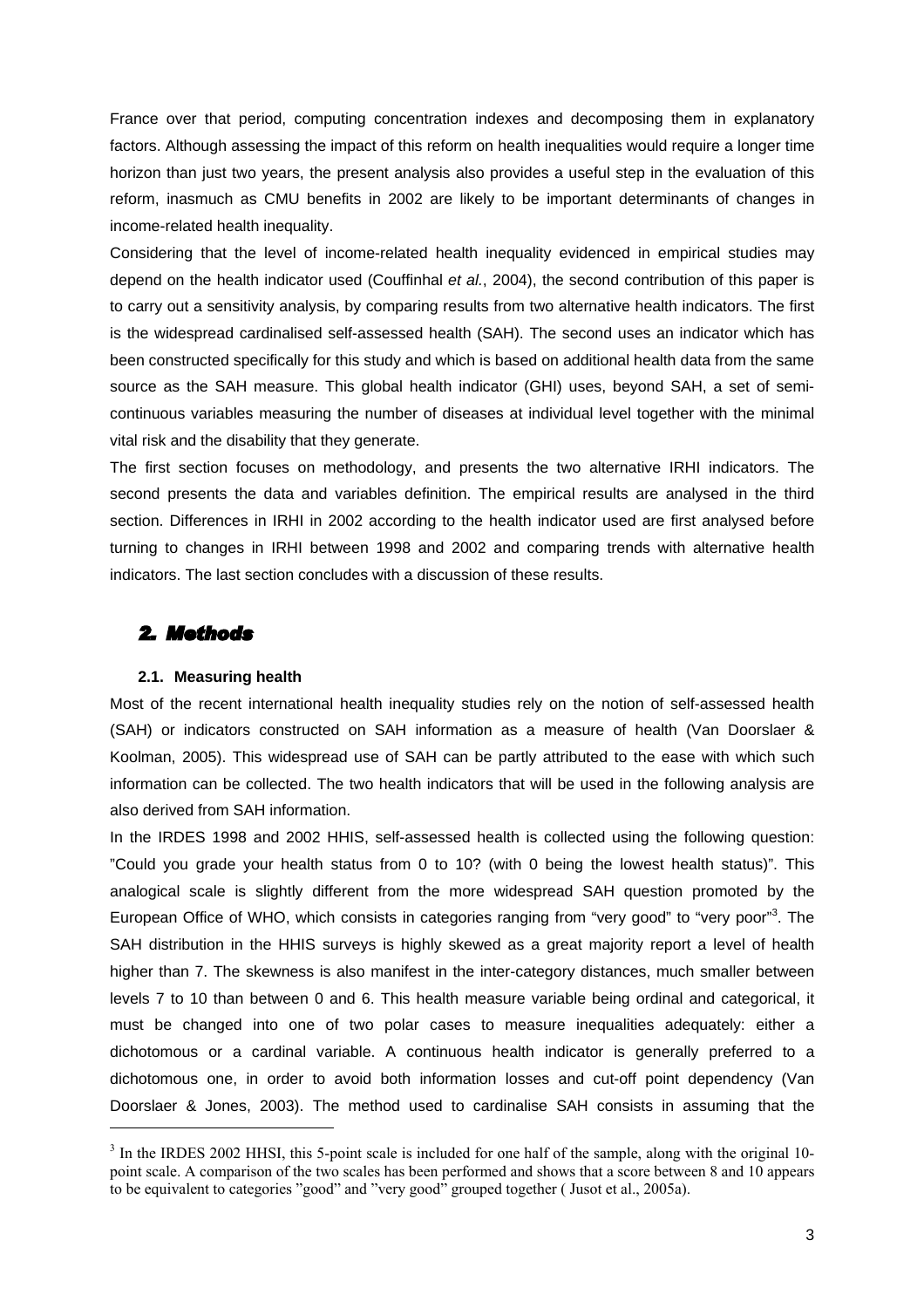categorical ordinal variable reflects a continuous latent variable, which describes the population's health status, and then choosing either an arbitrary or a known health distribution on which to scale the different categories of the variable.

#### *2.1.1. Cardinalisation of SAH with an arbitrary distribution*

In the literature two arbitrary distributions for the latent health variable are used: the lognormal distribution (Wagstaff & Van Doorslaer, 1994) and the normal one consisting in an ordered Probit regression (Cutler & Richardson, 1997). The former is often encountered in the income-related health inequalities literature and relies on the assumption that a continuous health variable underlies the ordinal categorical health variable. This latent variable is distributed according to the opposite of a lognormal distribution. In the same way, in the second case, it is assumed that there exists an underlying continuous health variable to the categorical variable but it is estimated using an ordered Probit and then rescaled onto the [0,1] interval, using the highest and the lowest prediction. These two methods have been criticised for the arbitrariness of the choice of distribution (Van Doorslaer & Jones, 2003). Indeed, in the same way that concentration indices, for example, depend on the shape of the distribution, the health inequality measure will also be arbitrary. Moreover, the self-assessed health variable is assumed to be continuous but the underlying information is still categorical. Also, an ordinary least square regression cannot be used and intra-categorical differences are not considered.

#### *2.1.2. Cardinalisation of SAH with a health distribution*

In view of these limitations, Van Doorslaer & Jones (2003) have advocated rescaling SAH by a health distribution. A first application of the interval regression method was defined on Canada, using a health distribution derived from the Canadian National Population Health Survey (CNPHS), namely the Health Utility Index (HUI), to rescale the Canadian SAH (Van Doorslaer & Jones, 2003). In this context, the cumulative distribution function of the HUI was used as the benchmark, from which the thresholds defining the HUI intervals corresponding to each SAH level are derived. The same thresholds were then used for all European countries (Van Doorslaer & Koolman, 2005), assuming that distributions of health were comparable to the Canadian one. The authors conclude that this is the best procedure in terms of ability to represent both the distribution of generic health from SAH categories and the set of covariates used in the interval regression model. In the end, a prediction of each individual's level of health utility is computed from the observed SAH level.

We will first apply this method to our data and use the empirical distribution of the HUI in the 1994 CNPHS to cardinalise the French SAH variable in both surveys. In so doing, we assume that there is a stable mapping from this HUI distribution to the latent health variable that determines SAH and that it can be applied to the French population. As noted before, there are also eleven thresholds to consider since SAH is collected on a 10-point scale in France: 0 (the worse possible status), 0.293, 0.335, 0.35, 0.394, 0.428, 0.696, 0.756, 0.852, 0.926, 0.947, and 1 (the best possible status).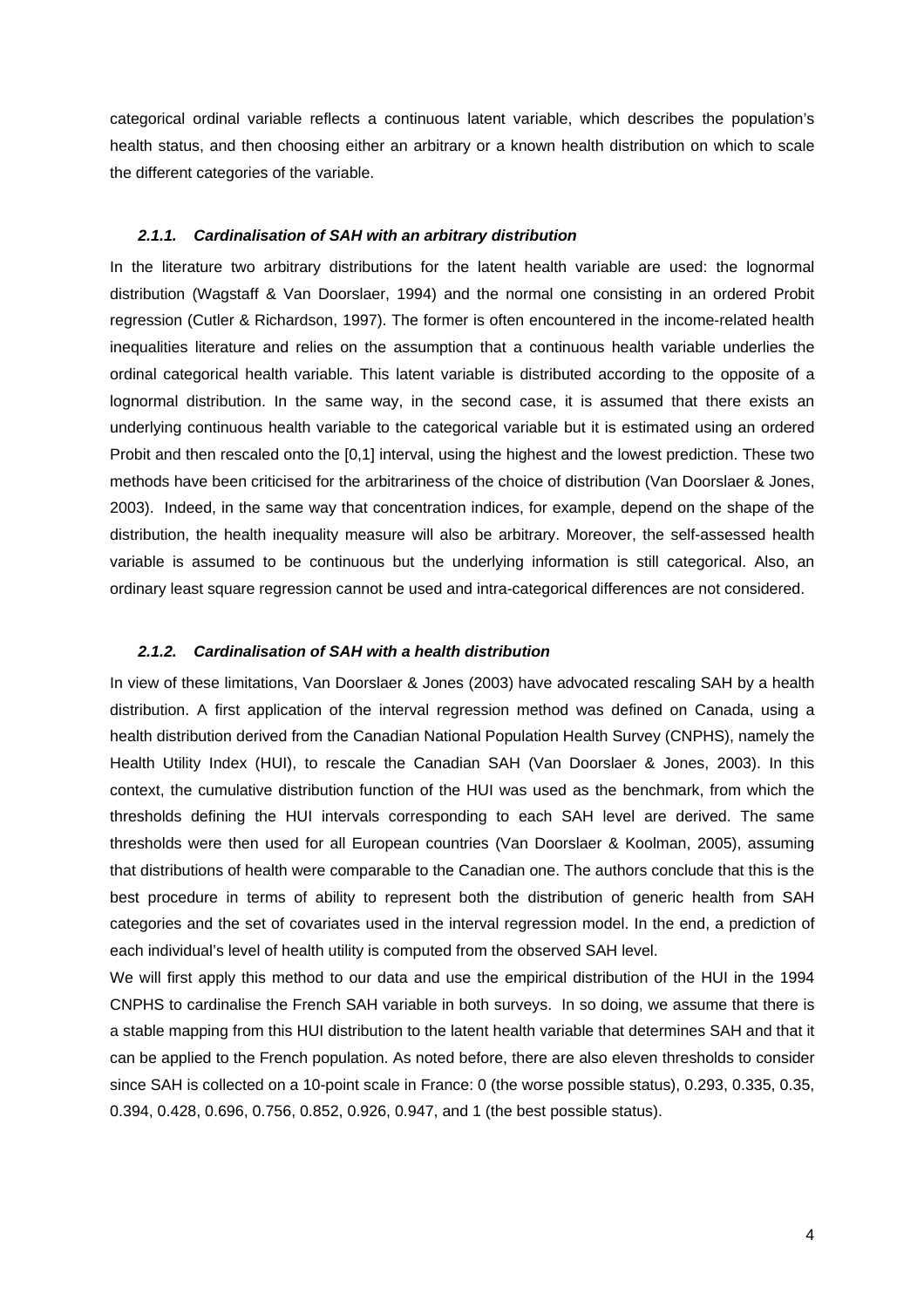#### *2.1.3. The Global Health Indicator (GHI)*

We propose an alternative method to derive a continuous health indicator. Rather than using a continuous health distribution with which to rescale the SAH indicator, we use additional information available at individual level in order to estimate a latent variable of "true health" (Perronnin, Rochaix & Tubeuf, 2005).

Indeed, even if SAH is now recognized as a good indicator of "true health" (Idler & Benyamini, 1997), it still suffers from various reporting biases related, among other factors, to age, gender and socioeconomic characteristics. Therefore, in order to better capture "true health", it seems important to correct SAH from these reporting biases by using available information in the survey beyond SAH. In particular, we consider the total number of self-reported diseases, each one weighted by a severity index based both on the disability level and on the vital risk it generates.

The vital risk indicator captures the disutility from life expectancy loss whereas, the disability indicator evaluates the disutility due to the presence of a disability and the associated loss of life quality For years, researchers from the IRDES have developed successive tests' methods, in close cooperation with doctors and statisticians to generate minima levels of vital risk and disability for each disease. Their work consists in assigning a vital risk and a disability level for each reported disease in reference to the International Classification of the Diseases and in the absence of other information. It is assumed that other diseases from which the individual could suffer, could only increase the vital risk and the disability level, but in no case reduce them. Each disease is thus positioned on a minimum vital risk scale of six points and a minimum disability level scale of seven points. These two scores provide an indication of a disease's severity.

Beyond, since individuals living in the same household are likely to assess their health status in comparable ways, taking into account potential clusters effects seems relevant. Thus, a random effect model is used to estimate health determinants with equivalent health statuses.

Formally, the procedure to generate this global health indicator consists in defining  $h_i^{subj}$ , namely SAH and a latent variable of true health  $h_i^*$  as

$$
h_i^{subj} = f(h_i^*, X_i, u_i, u_{HH}; \alpha, \beta)
$$
\n<sup>(1)</sup>

$$
h_i^* = g(D_{ij}; \alpha)
$$
\n<sup>(1bis)</sup>

where

*j=1,...,J* is the degree of severity, defined on the basis of the scores on both disability and vital risk indices,

*Dij*, is the number of diseases of severity *j* that the individual *i* has reported in the survey,

*Xi* is a vector of individual characteristics that may induce reporting biases, namely age, gender and socioeconomic characteristics,

*ui* is an individual idiosyncratic error term and *uHH* is a household idiosyncratic error term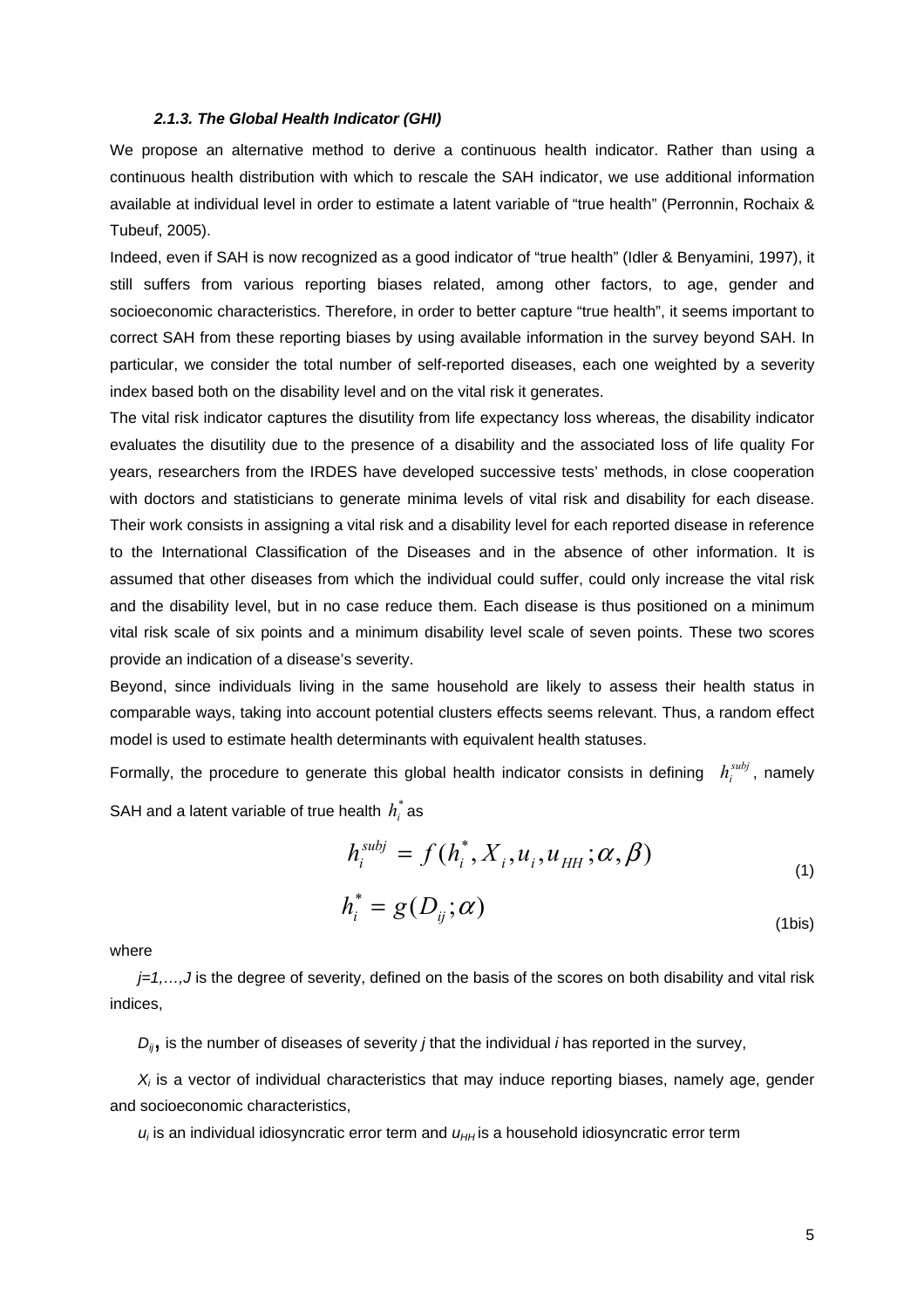The model generates an estimate of the "true health" and the parameter estimates  $\hat{\alpha}_i$  are also used as weights to obtain robust SAH indicators, as proposed in Lindeboom & Van Doorslaer (2004). In the end, the cardinal health indicator is constructed for each individual by multiplying the number of declared diseases (weighted by the severity-induced level of diseases) by the estimated parameters. Thus, the GHI is given by

$$
GHI_i = \sum_{j=1}^{j} \hat{\alpha}_j D_{ij}
$$
\n<sup>(2)</sup>

This new indicator is continuous $4$ .

We considered two definitions of GHI: in the first version, we only correct for age and gender while in the second we further correct for socioeconomic characteristics. Indeed, while the literature on SAH unambiguously shows the existence of reporting biases due to gender and age (Baron-Epel & Kaplan, 2001; Van Doorslaer & Gerdtham, 2003), the existence of a potential reporting bias induced by socioeconomic characteristics is still debated (Kerkhofs & Lindeboom, 1995; Shmueli, 2003; Van Doorslaer et Gerdtham, 2003). As a result, we compare the changes in the evolution of IRHI between 1998 and 2002, using HUI and version 1 of GHI.

## **2.2. Explaining health inequality**

-

Some of the work on inequalities in health is concerned with 'pure inequalities' in health -i.e. defined on a single dimension- (Gakidou *et al.* 2000), but the present research focuses on multidimensional inequalities in health, in particular, the variation in health which is systematically related to socioeconomic status. In the income-related health inequality literature, concentration indices and curves were first introduced by Wagstaff *et al.* (1989) and have since been successfully used to describe and measure the degree of inequality in various measures of health, health care or in health care payments. The concentration index provides a measure of socioeconomic inequality in health, intuitively comparable to the Gini index which is commonly used in pure health inequality measurement. The two measures differ in the ranking variable used: in the two-dimensional case, income is used rather than health in the Gini of health (Le Grand, 1987). The concentration index compares the cumulative proportion of the population ranked by increasing income on the X-axis with the cumulative proportion of health on the Y-axis. It ranges between –1 and 1. The CI is –1 (resp. +1) when all health is concentrated in the poorest (resp. the richest) person. A value of 0 is interpreted as an equal distribution of health over income, i.e. for any *p*, a *p* proportion of individuals ranked according to their income receives a *p* proportion of health.

 $4$  For practical reasons, GHI is re-scaled to be used on a [0;1] interval. Thus,  $min(GHI_i)$  $GHI_i - min(GHI_i)$ *i*  $GHI_i = \frac{GHI_i - \min(GHI_i)}{\min(GHI_i)}$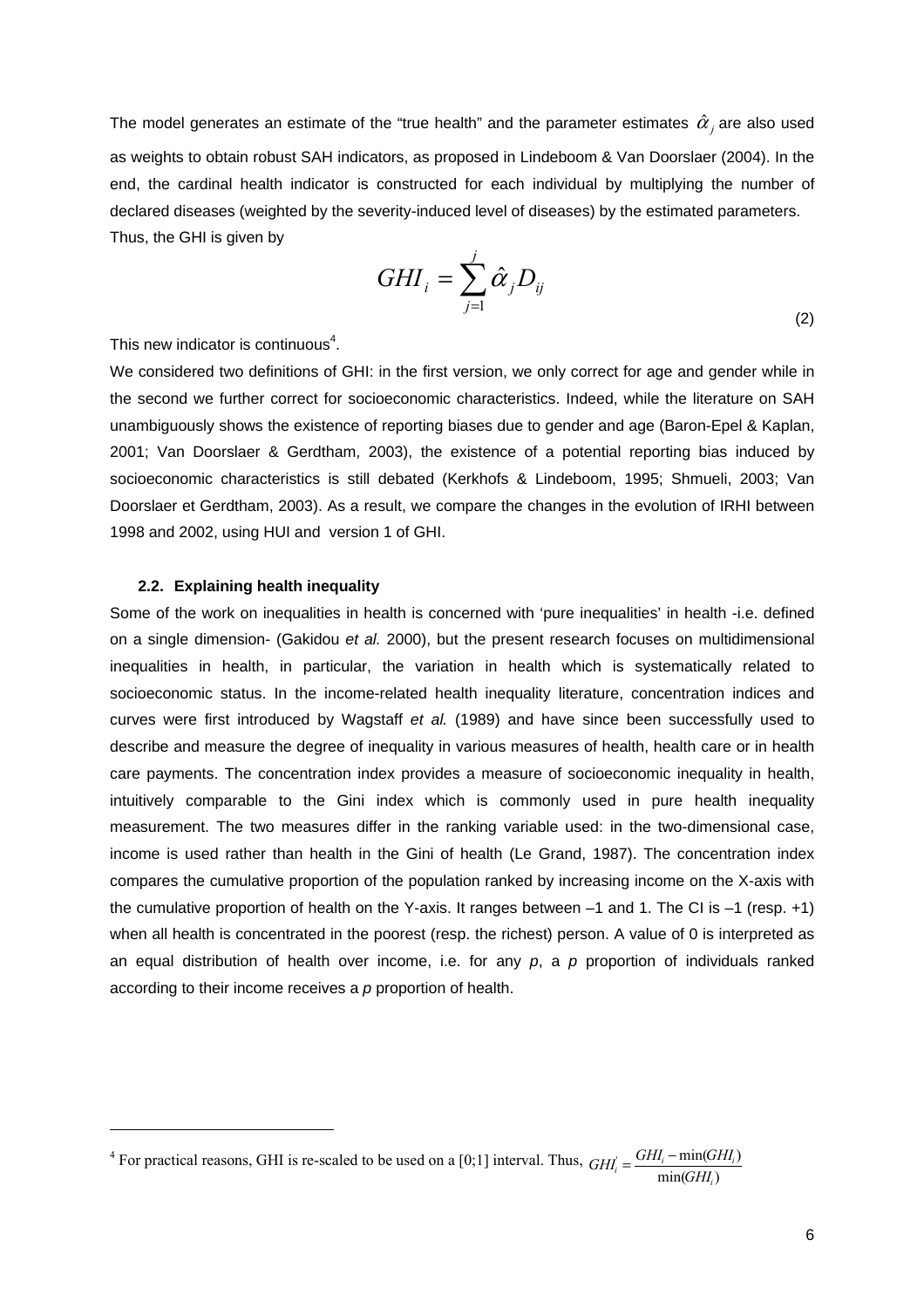More formally, let us define  $y_i$  as the measure of health of individual *i*, with  $R_i$  the cumulative proportion of the population ranked by increased income. The concentration index of income-related health inequality is given by:

$$
C = \frac{2}{\bar{y}} \text{cov}(y_i, R_i)
$$
 (3)

where  $\overline{v} = E(v_i)$ .

### *2.2.1. The decomposition method*

Concern has been expressed with respect to the economic intuition behind concentration indices. As a result, research has focused on the decomposition of the concentration index into its various determinants. A decomposition method was then introduced to observe inequality and to identify its sources (Wagstaff *et al*., 2003).

Let us assume that the following linear regression model defines the measure of health of individual *i*  according to the *k* regressors:

$$
y_i = \beta_0 + \sum_{k=1}^K \beta_k x_{ki} + \varepsilon_i
$$
\n(4)

where  $\varepsilon$ , is a random error term assumed to have expected mean value equal to zero and constant variance and *K*, the number of regressors. The  $\beta_k$  are assumed constant for every individual *i*. By substituting in the previous concentration index equation, we obtain:

$$
C = \sum_{k=1}^{K} \left( \beta_k \frac{\overline{x}_k}{\overline{y}} \right) C_k + \frac{2}{\overline{y}} \text{cov}(\varepsilon_i, R_i)
$$
\n(5)

The concentration index is also assumed to be made up of two components: an explained one, equal to a weighted sum of the concentration indices of the *k* regressors and a residual component. The weight represents the estimated health elasticity with respect to regressor *k*, as:

$$
\eta_k = \beta_k \frac{\overline{x}_k}{\overline{y}}
$$
 (6)

The estimated health inequality is also expressed as a sum of inequality in each of its determinants, each weighted by his own health elasticity.

This decomposition method emphasizes the contribution of each regressor to the explanation of IRHI and gives each regressor's respective impact on health and also the degree of inequality of its own distribution with respect to income.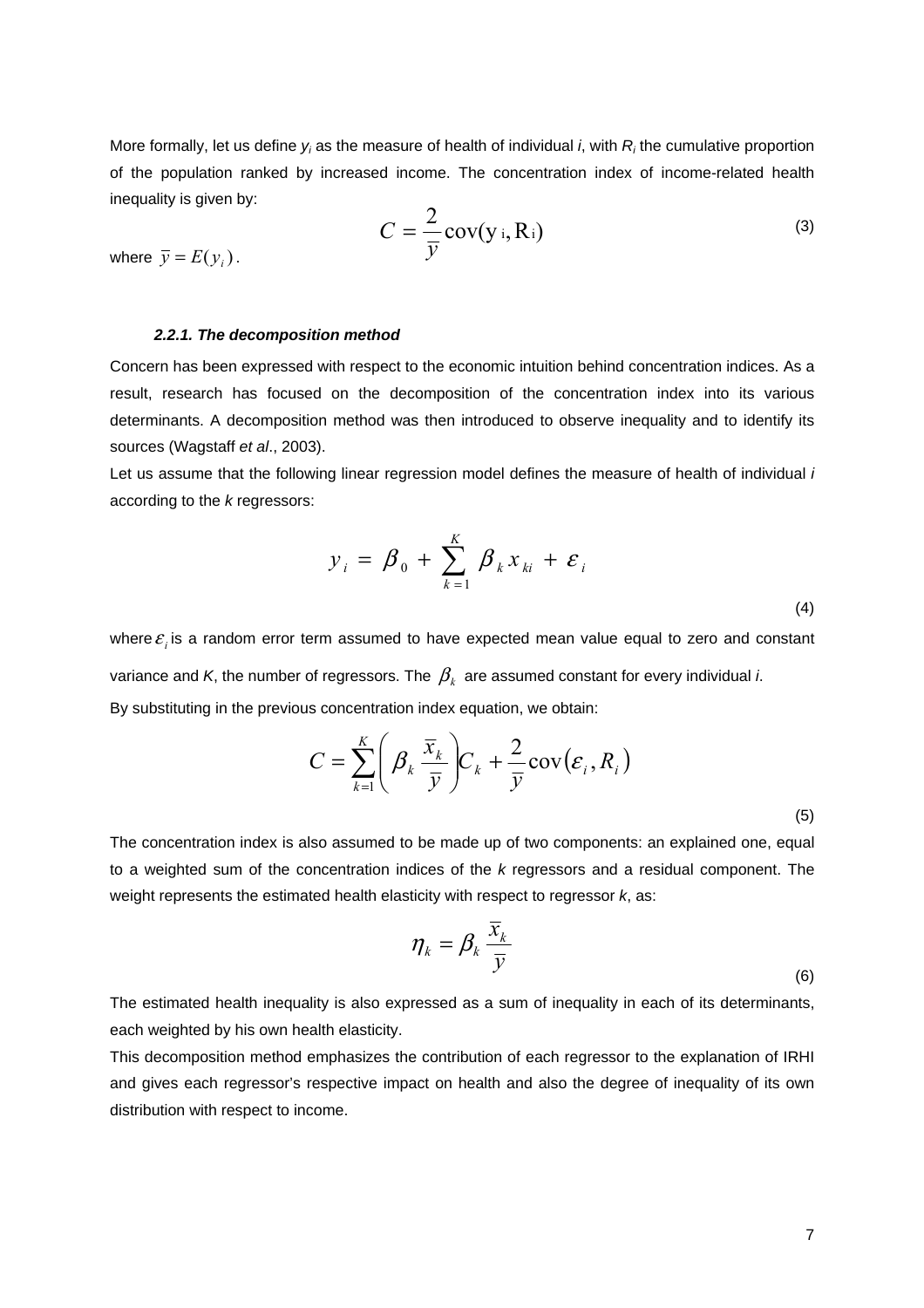#### *2.2.2. Decomposition of inequality over time*

The decomposition of the changes over time between the two concentration indices relies on the Oaxaca decomposition methodology (Oaxaca, 1973) and on the approach proposed by Wagstaff *et al*. (2001). It consists in writing the difference between the concentration indices of the population at the two time periods:

$$
\Delta CI = CI_{_{2002}} - CI_{_{1998}} = \sum_{k} \eta_{k_{2002}} (CI_{_{k_{2002}}} - CI_{_{k_{1998}}}) + \sum_{k} CI_{_{k_{1998}}} (\eta_{k_{2002}} - \eta_{_{k_{1998}}})
$$
\n(7)

Not only can the difference in measurement of the income-related health inequality be decomposed but the contribution of each regressor to these changes may also be evaluated, thus:

$$
\Delta CI_{k} = \eta_{k_{2002}} (CI_{_{2002}} - CI_{_{1998}}) + CI_{k_{1998}} (\eta_{k_{2002}} - \eta_{k_{1998}})
$$
\n(8)

As the decomposition of the changes is also expressed in elasticity parameters, the difference between the two periods is explained by two terms: the inequality in the distribution of the regressor (differences between the two CI) and the inequality related to the regressor's specific link with health (differences between elasticities). Moreover, the relative importance of the inequality compared to the health elasticity component in the contribution of each variable can be assessed by computing both the relative excess elasticity and the relative excess inequality over time.

## *3. Data and variable definition*

The data comes from the 1998 and 2002 IRDES Health and Health Insurance Survey. The IRDES-HHIS is representative of French households, covers about 20,000 individuals (about 7,338 households) and is carried out every two years. Although half of the sample is re-interviewed every four years, we treat each wave separately to carry out cross-section analyses.

Surveys were conducted with some degree of variation in the questionnaire wording and scope, but the sample selected compares populations with similar characteristics over time. It provides information on socio-economic and demographic characteristics, as well as on health status and health insurance coverage. Each household fills a medical consumption record during a month. All pharmaceutical expenditures, hospital and ambulatory consultations are also reported.

The analysis is restricted to the working-age population i.e. individuals aged 16 to 60. The lower bound is also justified by the fact that individuals under 16 do not assess their own health. Finally, individuals with incomplete health questionnaires and those who did not answer some of the sociodemographic questions were also excluded. In the end, the sample contains 8,699 individuals in 1998 and 6,837 individuals in 2002. Samples are corrected to account for the under-representation of the severely ill and the elderly in the surveys.

The ranking variable is the equivalent household income, using the OECD scale. In the IRDES-HHIS, individuals are asked for a detailed set of questions on income including an income bracket and a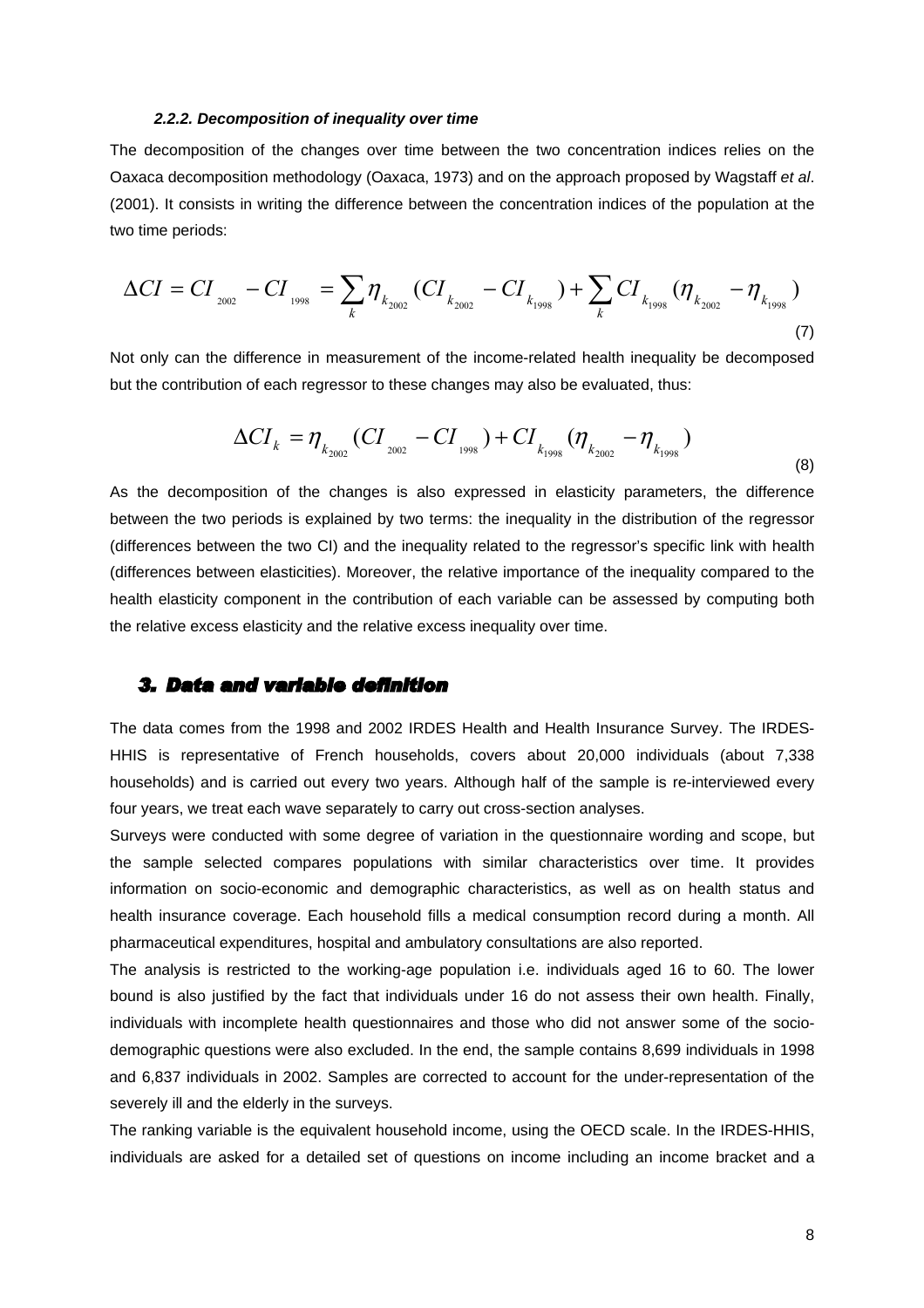continuous value. When this value is unknown, the median of the bracket is used to compute the equivalent household income.

Detailed social, health and demographic variables are also available at individual level. Ten agegender categories are created for men and women aged 16-25, 26-35, 36-45, 46-55, and lastly, 56-60. Three levels of education are considered (low, medium, high). Employment status has six modalities: employed, unemployed, inactive, looking after family/home, retired and student. Health insurance variables are also recorded, indicating whether the individual is covered by private health insurance beyond compulsory insurance or by the AMG in 1998 or the CMU complementary insurance in 2002. The omitted reference individual is a young man, less educated, with no private insurance and in employment.

# *4. Results: Differences in income-related health inequality in 2002 according to the health indicator*

We first present the estimated coefficients of the regression. Second, the various concentration indices for both dependent and independent variables are computed and discussed. Third, health inequality contributions are analysed for each year using both indicators to test for sensitivity.

## **4.1. What are the relationships between the determinants of health and the health variables?**

The estimated parameters explain the relationships between socioeconomic characteristics and the measurement of the health variable. These relationships are comparable in terms of signs -when significant- for both health indicators and for the two years (Table 1). Besides, the estimated parameters of the two GHI versions (version1 when correcting for age and gender only and version 2 when correcting for age, gender and socioeconomic conditions) are similar in the same year. Thus, we do not distinguish between them in the following paragraph.

As individuals become older, their health status deteriorates. This relationship is slightly stronger for women for both HUI and GHI. Both indicators increase with equivalent income. As for the relationship between health and education, we find that both primary/secondary and high school levels have a significant and positive influence on health status.

There is an inverse relationship between voluntary health insurance and health (although it is insignificant for 1998, using HUI). The sicker appear to take out supplementary health insurance more readily, a finding which could tentatively be interpreted in terms of adverse selection. There is also a negative relationship between health and being a CMU beneficiary over time but it is only significant for GHI. Intuition on the sign of these estimated parameters can be found in the CMU eligibility conditions, i.e. very low incomes often implying low health statuses too. A similar conclusion is found in a recent analysis (Boisguérin, 2005), which showed that individuals tend to apply for CMU-benefit if they anticipate health care needs. Lastly, parameters on the activity status variable provide us with information on the relationship between health and social characteristics.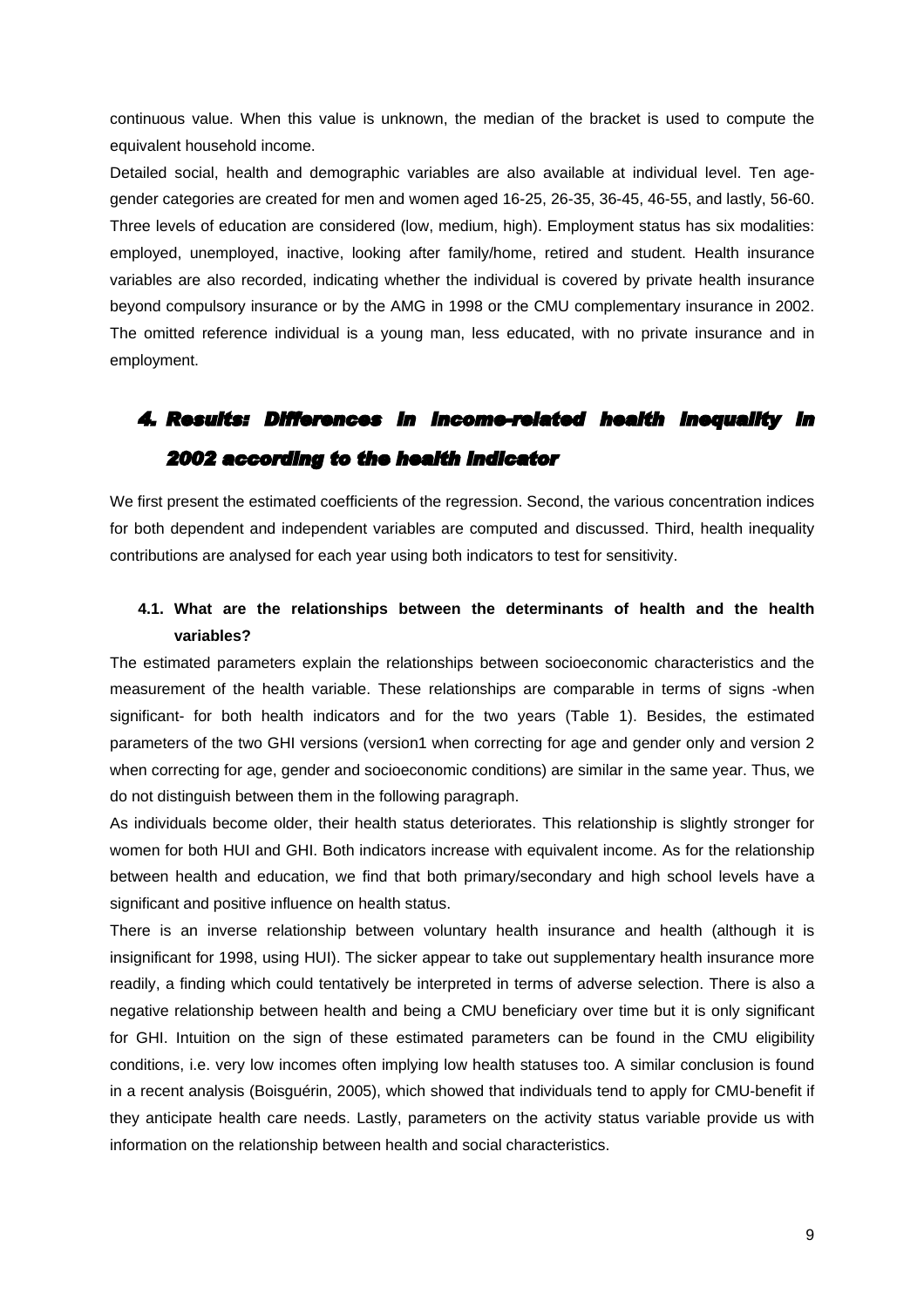Unsurprisingly, the effect of being a student is the only factor with a positive relationship with health, students' health status being better than other employed because of an age effect. Compared to the employed, inactivity, unemployment and retirement statuses have a negative and significant correlation with health, irrespective of the health indicator. Compared to the general 16-60 population, unemployment or inactivity is associated with an excess mortality for both men and women. This result is in line with recent findings which show that in the five years following unemployment, the annual risk of death for an unemployed is, at comparable age, approximately three times higher than that of the general 16-60 population (Mesrine, 2000). Moreover, before the age of 60, a bad health status has been found a good predictor of inactivitiy, retirement and unemployment, four years later (Jusot et al., 2005b).

## **4.2. How unequal is each dependent or independent variable distribution compared to that of income?**

The first step of the decomposition method allows to analyse the concentration indices of each dependent and independent variables over the income distribution (Table 2). The two first lines show the distribution of the two health indicators over income. Irrespective of the year or of the health indicator used, health is unequally distributed, favouring the richest individuals, with a stability of the gradient over time. The concentration indices for the determinants of health are identical for both HUI and the two versions of GHI as the inequality is measured over the same ranking variable, which is independent of the health dimension. The target variable here, namely the equivalent income, induces an inequality obviously in favour of the rich, which decreases over time. The concentration index obtained for income is in fact a Gini index. As expected, income inequality and income-related health inequality have the same sign, the income one being larger.

With respect to the age-gender categories, it is clear that the youngest and the middle-aged women are concentrated in lower income groups, although inequality generally decreases over time. Older women are concentrated in the higher income groups, although inequality decreases over time. The same pattern is observed for both oldest men and others age groups with a stronger decrease in the two middle-aged groups. Besides, an income inequality favoring men is observed but decreases over time.

The most-educated individuals are highly concentrated in the richest income groups, and the income inequality induced slightly decreases over time. The primary/secondary school level is concentrated in the richest in 1998, but its impact decreases over time and is concentrated in the poorest in 2002.

Unemployed, individuals undertaking family/home care and the inactive are highly concentrated in the lower income groups. Unlike those in inactivity for whom concentration indices are stable, the concentration index in unemployment slightly decreases over time. Concerning retired people, an inequality favouring the richest-off is observed. As the sample only includes individuals between 16 and 60, most of those who have retired before 60 have either done so for their bad health (which would explain at least partly the positive concentration index) or for general economic reasons.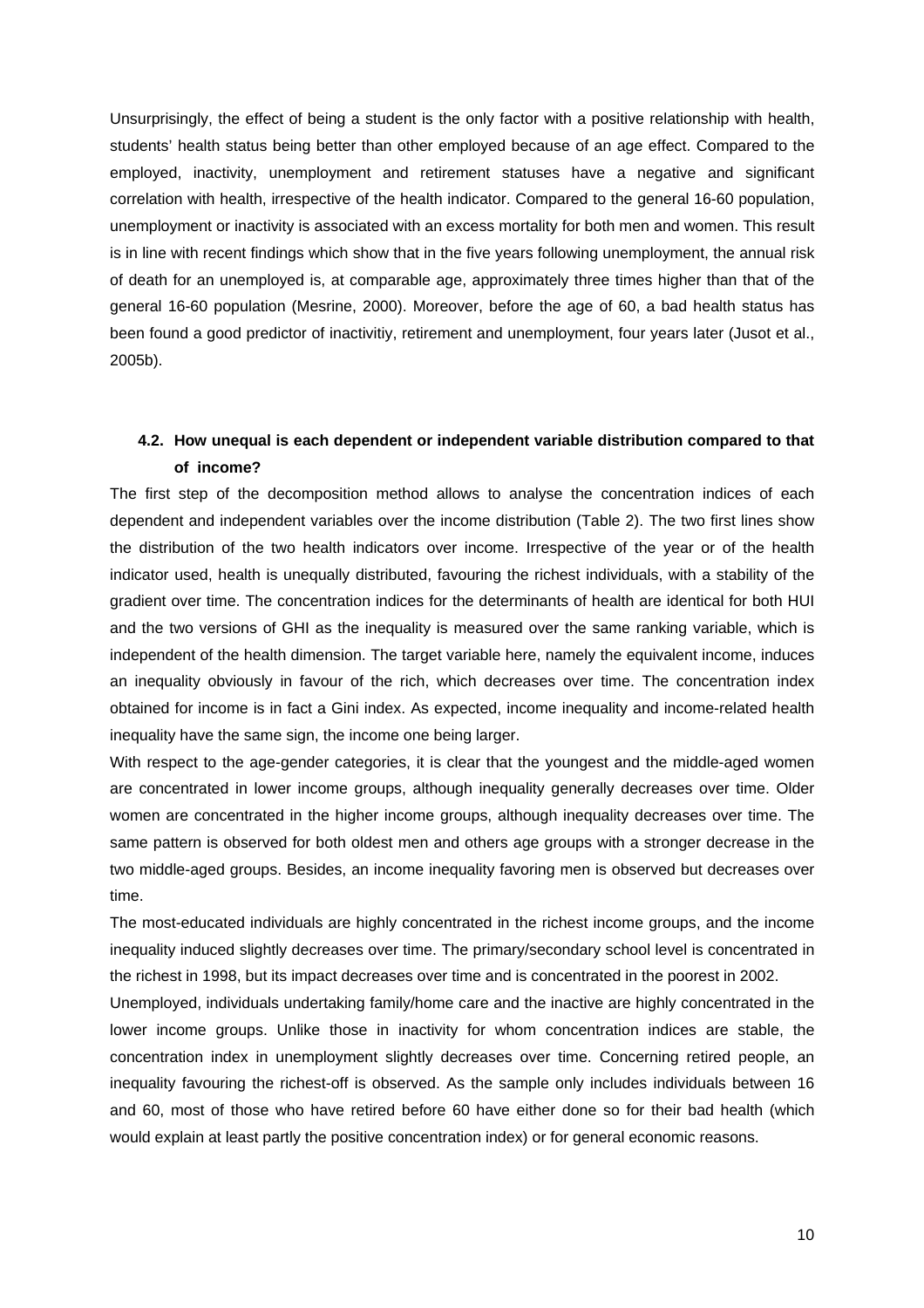Finally, concentration indices concerning health insurance accord with primary intuition. The supplementary health insurance implies a pro-rich income inequality, which is stable over time. The CMU highly favours the poorest-off since it is means-tested. The concentration of CMU beneficiaries in the lowest income groups decreases over the time period.

# **4.3. How does each regressor contribute to the yearly health inequality and how does this vary according to the health indicator used?**

Irrespective of the health indicator used, each regressor contributes in the same way to the health inequality (the contributions' values have identical signs). For both years however, CMU-beneficiary, inactivity, retirement and gender show important differences according to the health indicator used. Indeed, the positive contribution of being a CMU-beneficiary is more marked using GHI in 2002, whether under version 1 or 2. Clearly new CMU beneficiaries have a better access to health care so that their diseases are better diagnosed and therefore better declared.

As for gender it appears that both for 1998 and 2002, contributions to health inequality are higher for men under HUI and for women under GHI. An explanation is that GHI is based on the number of reported diseases and there is some evidence of a higher tendency for women to report diseases more (Auvray *et al.*, 2003). Because of their higher number of doctors' consultations, women are more likely to know exactly the diseases they suffer from (Auvray *et al.*, 2003). Differences in the contribution of inactivity status are significant in 1998 and are more marked using HUI. This difference may be due to the fact that because GHI corrects for reporting bias due to age, it reduces the contribution of inactivity to health inequality.

Differences in the contribution of retirement are also of interest and it appears to be more marked in 2002, with higher values under both versions of GHI compared to HUI. One interpretation of this effect may be that it is those in poor health and diagnosed diseases who tend to leave the labour market earlier. Alternatively, this result could be explained considering Bound's (1990) point of view according to which workers are in fact encouraged to take earlier retirement and they justify their behaviour by declaring health limitations or diseases.

Income implies very slight differences in 1998 as in 2002 and its contribution to health inequality is higher with HUI. The contribution of education remains unchanged whichever health indicator used.

# *5. Results: Income-related health inequalities in France between 1998 and 2002: comparing trends using HUI and GHI*

Changes between variables over time in terms of means in the two surveys are first reported. We then turn to changes in income-related health inequalities over time. Results concerning differences between health indicators are systematically reported.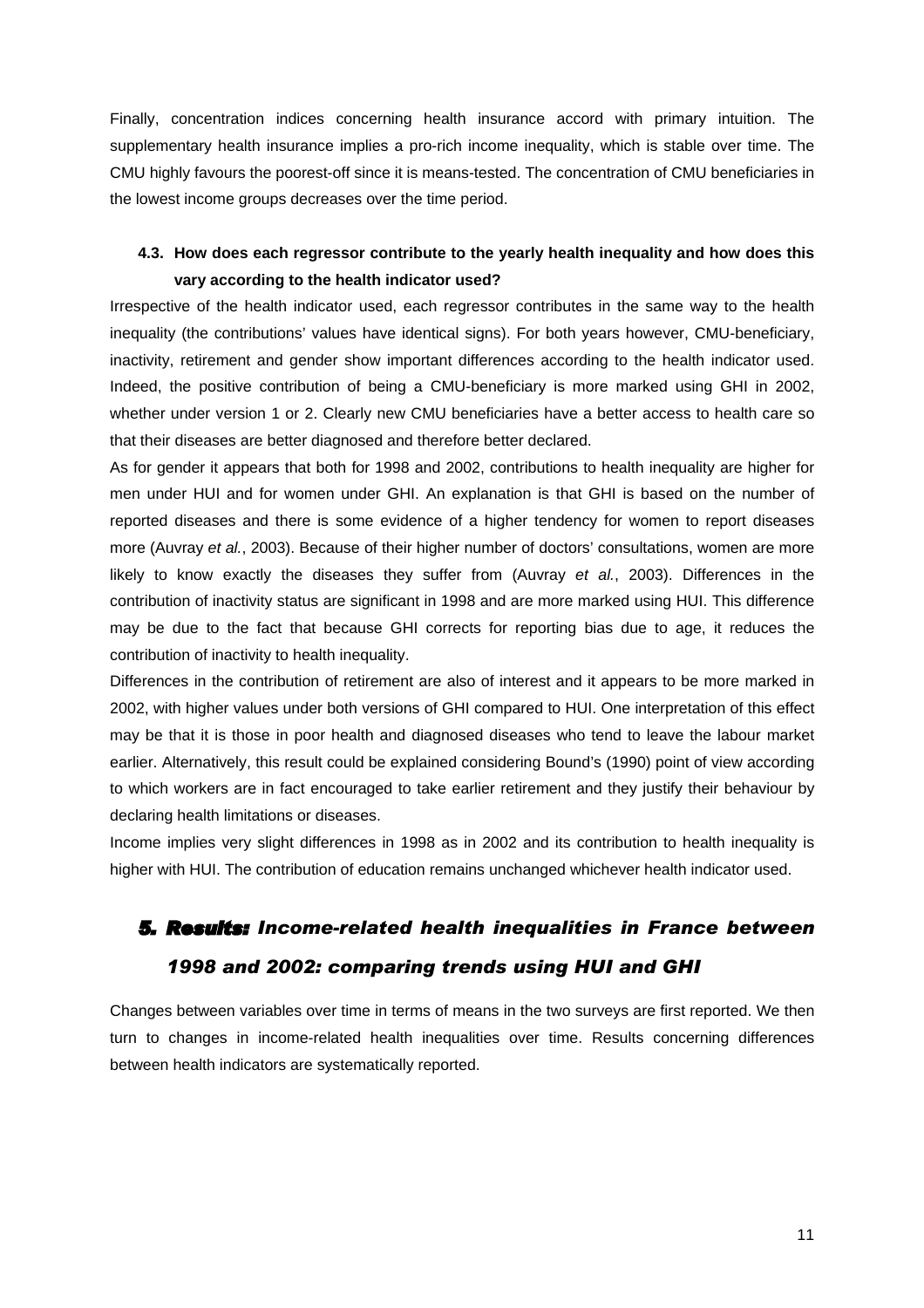#### **5.1. What are the changes in the determinants of health between 1998 and 2002?**

The mean value of the health measure, whether in HUI or GHI terms, slightly decreases between 1998 and 2002 (table 4). An explanation for this health status deterioration is the higher number of older individuals in the 2002 survey.

The mean value of equivalent income increases over the same period. If we compare to overall French statistics, we find that the mean value of equivalent income for the 18-59 income class in 1998 was about 16,208 euros per year and 17,879 euros per year in 2002. The value of equivalent income is therefore underestimated in the two surveys: in 1998, its value is 1,167 euros per month and 1,382 in 2002.

The proportion of highly educated individuals between the two surveys increases.

Concerning supplementary health insurance, the proportion of individuals without supplementary health insurance reduces from 10% in 1998 to 6.4% in 2002. Regarding employment status, the data shows that the modality 'being in employment' is that which changes most (64.5% in 1998 and almost 70% in 2002). The number of unemployed slightly decreases over time while unemployment rates have fallen more markedly in France over that period (from 11,3% in December 1998 to 9.1% in December 2002 -respectively from 13.84% to 10.10% for women, and from 10.20% to 7.80% for men). The proportion of individuals looking after family/home as well as that of retired and inactives are the same over time. As for students, the proportion reduces by 4 points in 2002, which is consistent with the ageing of the population in 2002 previously mentioned.

## **5.2. How do the changes in the determinants of health explain the change in incomerelated health inequality over time?**

The decomposition method previously presented gives the contribution of each determinant of health to the changes in income-related health inequality between 1998 and 2002. The last line in table 5 gives the value of the total change in the income-related health inequality over time both with HUI or with GHI (version 1).This total change is positive both with HUI and GHI, so that IRHI slightly increases from 1998 to 2002.

By far, the two regressors which explain most of the changes in IRHI over time are income and inactivity. Concerning the former, its strong contribution is explained both by a decrease in the concentration index of inequality in income over time and by a change in the elasticity of health which is different according to the health indicator. With HUI, its contribution is also due to an increase in the elasticity of health with respect to income, whereas for GHI, its stronger effect is rather driven by a reduction in the elasticity of health with respect to income. These results are hardly surprising. Intuitively, the impact of CMU may increase the poorest's health satisfaction by increasing access to care. As HUI contains a more subjective dimension than GHI, we therefore expect a higher income elasticity of health measured on a sole subjective assessment (HUI) than on GHI which adds a more objective dimension: the number of diseases. As to the contribution of inactivity, irrespective of the health indicator, it is by far much more explained by an increase in the elasticity of health with respect to inequality than changes in its income-related inequality. A similar result is found in Monteil & Robert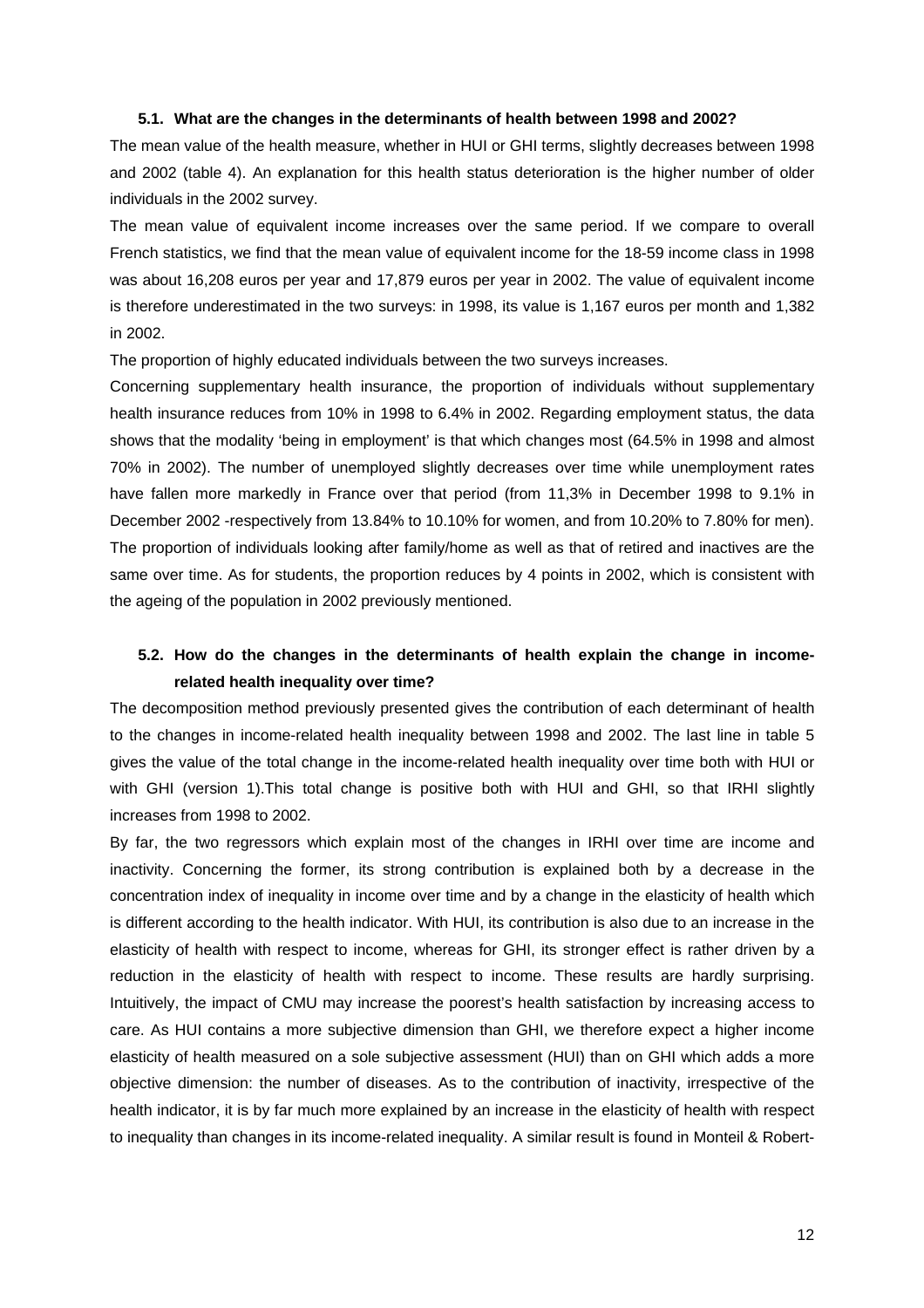Bobée (2005)*.* Again, increases in elasticity are different under the two health indicators, with that of GHI being more sizeable.

Irrespective of the health indicator, the other activity status categories, except retirement, contribute to a reduction of IRHI. Although the contribution of looking after family/home is almost the same for both health indicators, others activity statuses differ from one to another. Unemployment decreases the income-related health inequality especially when health is measured with HUI. Its impact is explained more by an increase in the elasticity of health with respect to unemployment than by a change in inequality over the distribution of income. The contribution of retirement is also important with HUI health variable and due to changes in elasticity. As a matter of fact, when health is measured by the HUI, activity strongly contributes toward explaining the increase in the IRHI.

On the other hand, contributions of the health insurance to the changes in inequality over time are also of interest. Concerning supplementary health insurance, its contribution to changes is relevant with both HUI and GHI but higher with the former. In both cases, the reduction of IRHI is exclusively explained by changes in the elasticity of health with respect to having a private insurance coverage. Whereas the changes in the elasticity of health under HUI are driven by a reduction (the relative change in the elasticity of health is negative), those of the other health indicator concern an increase(the relative change in the elasticity of health is positive). As for the CMU-coverage, its impact on the changes differs from one indicator to the other. In the HUI case, access to a universal cover contributes to reducing the changes (a negative contribution). This reduction is driven by the change in the CMU-beneficiaries inequality over the distribution of income. In the GHI case, the CMU regressor contributes positively to the changes in the IRHI over time, displaying a marked positive partial association with health.

The level of education has a lower impact, though appreciable, on changes in IRHI, compared to the variables previously analysed. Irrespective of the health indicator, education contributes to a reduction in IRHI. This reduction is more marked, whatever the level of education, when health is measured by HUI and with higher education level only when health is measured by GHI.

Observing these results, one may note that generally, elasticity differences are more likely to dominate concentration indices differences.

## *6. Summary and conclusions*

In this paper, we have analysed inter-individual income-related health differences in France. Yet the originality of the paper lies mainly in the comparison in inequality measurement offered by two alternative health indicators, with evidence of some variations in the results. Activity status, namely inactivity and retirement, contributes differently to health inequality. These results tend to highlight the fact that the choice of the health indicator is not trivial and the comparison also contributes towards testing the robustness of the results to the choice of a health indicator.

With respect to time changes, the results show that there is indeed an income-related health inequality favouring the higher income group in France, with a stability of the gradient over time. The decomposition analysis leads to the conclusion that income and activity status are by far the most important factors explaining these changes in income-related health inequalities. Depending on the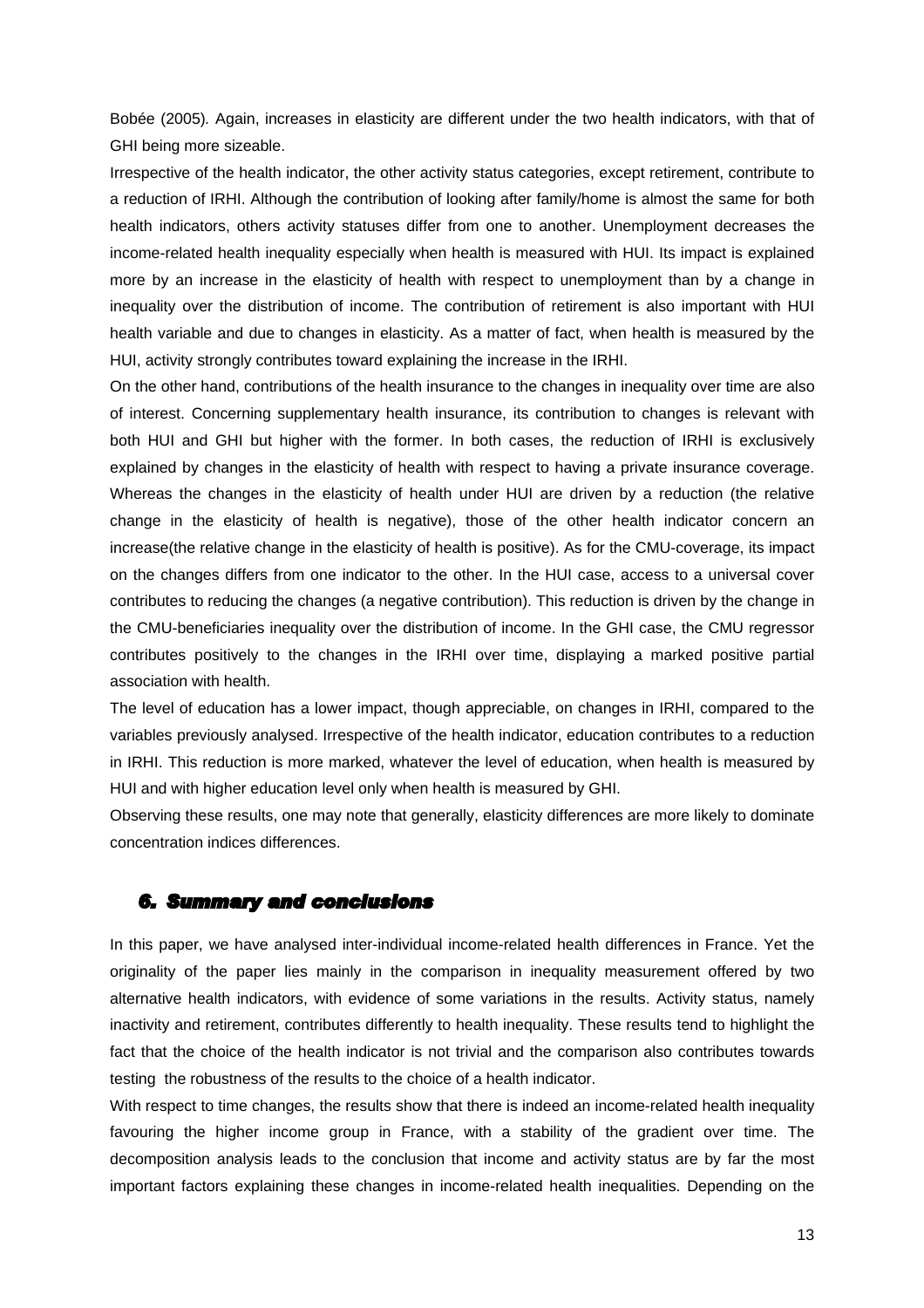health indicator used, we find that it is more related to the strong increasing relationship that exists between health and income in the case of the new global health indicator (GHI) while it is mainly attributable to the own distribution of income within the population under HUI. In the same way, other social factors contribute to the increase in inequality, in particular, inactivity. However, the changes observed in this analysis were not statistically tested. In effect, it could be useful in the future to apply a bootstrap method to assess sampling variability and obtain standard errors for the estimates of both the whole of concentration indices and elasticities.

## *References*

Baron-Epel O. & Kaplan G., (2001), General subjective health status or age-related subjective health status: does it make a difference ?, Social Science and Medicine, 53, 1373-1381

Boisguérin B. (2005), "Les bénéficiaires de la CMU au 31 décembre 2003", *Etudes et Résultats*, 381.

Couffinhal A., Dourgnon P. a,d Tubeuf S., (2004), Outils de mesure des inégalités de santé : quelques débats d'actualité, in *Inégalités sociales de santé*, Santé, Société et Solidarité, n°2

Gakidou EE., Murray CJ. and Frenk J., (2000), *Defining and measuring health inequality: an approach based on the distribution of health expectancy*. Bulletin of the World Health Organization, 78(1):42-54.

Grignon & Perronnin, (2003), Impact de la couverture maladie universelle complémentaire sur les consommations de soins. *Questions d'économie de la santé n°74*. Série "Analyses". Novembre 2003.

Jusot F., Khlat M., Rochereau T., Sermet C. (2005a), "Les itinéraires professionnels en relation avec la santé : une exploitation longitudinale de l'enquête ESPS de l'IRDES", intermediate report (Health and Labor program, MIRE, DARES, DREES, La Poste).

Jusot F., Khlat M., Rochereau T., Sermet C. (2005b), "The role of ill-health as a precursor of unemployment in France", 5th World Congress of the International Health Economics Association, July 10-13 2005, Barcelona.

LeGrand J., (1987), *Inequalities in health. Some international comparisons*. European Economic Review;31:182-91.

Kerkhofs M. & Lindeboom M., (1995), Subjective health measures and state dependent reporting errors. Health Economics 4, 221-235

Lindeboom M. and Van Doorslaer E., (2004), *Cut-point shift and index-shift in the self-reporting of health*, Journal of Health Economics, Forthcoming

Mesrine A., (2000), La surmortalité des chômeurs : un effet catalyseur du chômage ?, Economie et Statistique, N°334-4 :33-48.

Monteil C., Robert-Bobée I.(2005), « Les différences sociales de mortalité : en augmentation chez les hommes, stables chez les femmes », Insee Première, 1025

Perronnin M., Rochaix L. & Tubeuf S., (2005), *Measuring health: Construction of a key indicator on*  health status. Poster presented at the XXV<sup>th'</sup> International Population Conference organized by the International Union for the Scientific Study of Population, Tours (France), July 2005.

Rochaix L. and L. Hartmann, 'The French Public-Private Mix', in The Public-Private Mix for Health Care, ed. A.K. Maynard, Radcliffe, 2005.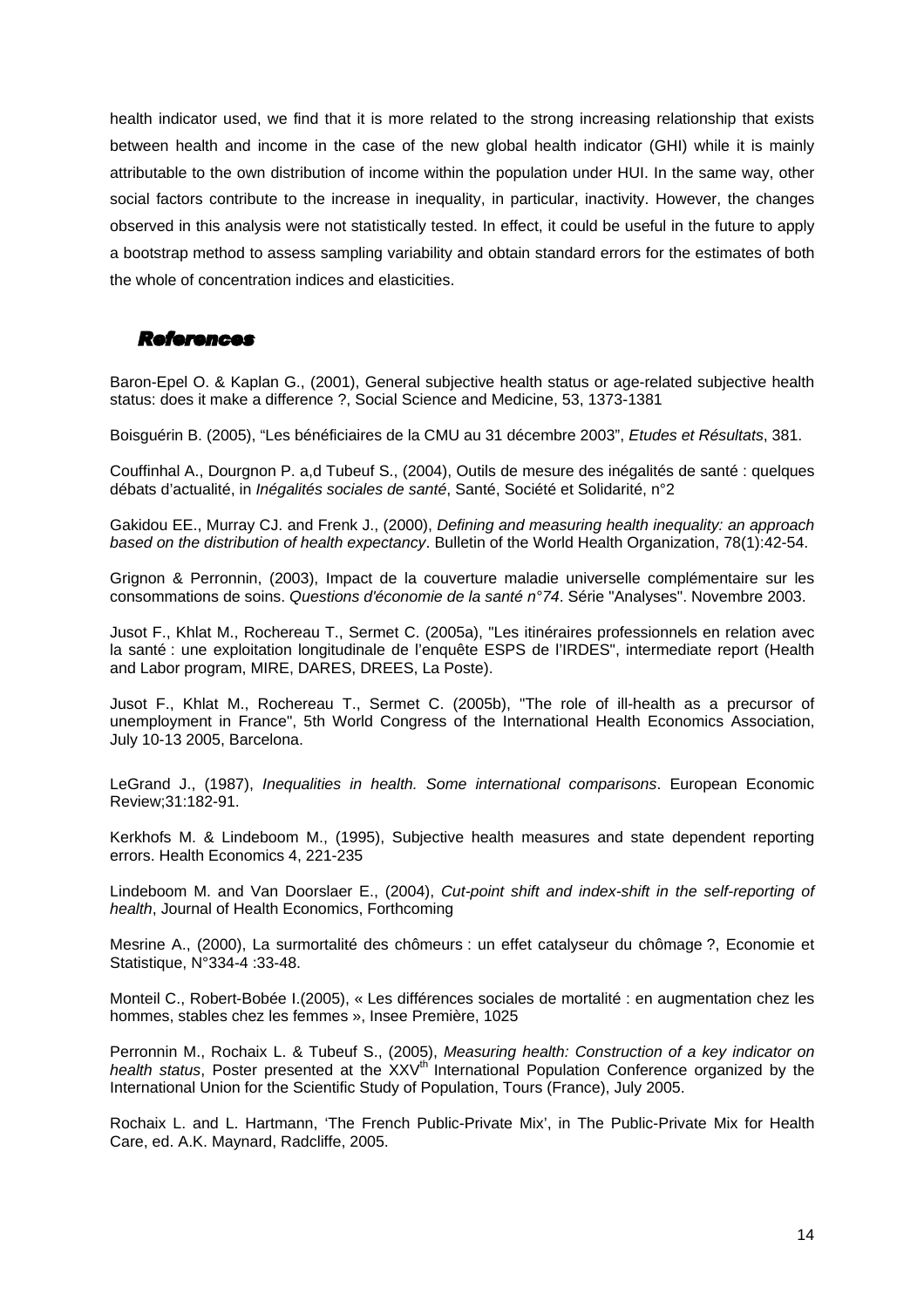Shmueli A., (2003), Socio-economic and demographic variation in health and in its measures : the issues of reporting heterogeneity.

Van Doorslaer E. et Gerdtham U. G., (2003), Does inequality in self-assessed health predict inequality in survival by income ? - Evidence from Swedish data. Social Science and Medecine, 57, 9

Van Doorslaer E. and Jones AM., (2003), *Inequalities in self-reported health: validation of a new approach to measurement*, published in Journal of Health Economics, Volume 22, Issue 1, 61-78

Van Doorslaer E, Koolman X., (2005), Explaining the differences in income-related health inequalities across European countries, Health Economics, Forthcoming

Wagstaff A., Paci P. and Van Doorslaer E., (1991), *On the measurement of inequalities in health*, Social Science and Medicine, 33, 5, 545-557

Wagstaff A. and Van Doorslaer E., (1994), *Measurement of health inequalities in the presence of multiple-category morbidity indicators*, Health Economics, 3, 281-291

Wagstaff A., van Doorslaer E., Watanabe N., (2001), *On Decomposing the Causes of Health Sector Inequalities with an Application to Malnutrition Inequalities in Vietnam*, World Bank. Policy Research Working Paper n° 2714.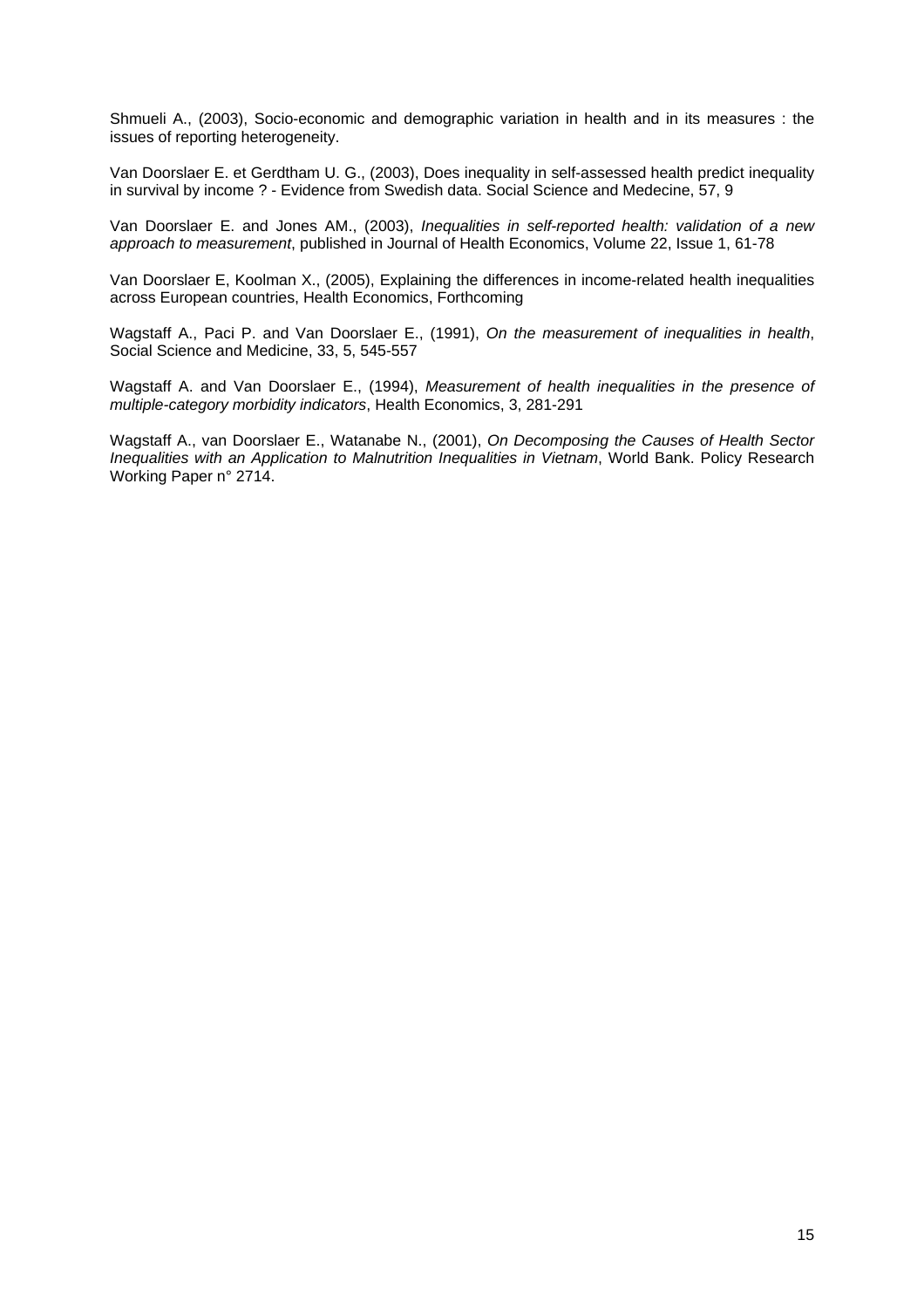# *Empirical results*

| 1998         |                                      |                     |                     | 2002         |                                      |                     |                     |
|--------------|--------------------------------------|---------------------|---------------------|--------------|--------------------------------------|---------------------|---------------------|
|              | <b>Interval</b>                      | Regression          | <b>Regression</b>   |              | Interval                             | <b>Regression</b>   | <b>Regression</b>   |
|              | <b>Regression</b>                    | <b>Coefficients</b> | <b>Coefficients</b> |              | <b>Regression</b>                    | <b>Coefficients</b> | <b>Coefficients</b> |
|              | <b>Coefficients</b>                  | <b>GHI AgeSex</b>   | <b>GHI</b>          |              | <b>Coefficients</b>                  | <b>GHI AgeSex</b>   | <b>GHI</b>          |
|              |                                      |                     | <b>AgeSexSES</b>    |              |                                      |                     | <b>AgeSexSES</b>    |
| Constant     | 0.843                                | 0,921               | 0.917               | Constant     | 0,812                                | 0,934               | 0,931               |
| Ilninc       | 0,012                                | 0,004               | 0,004               | Ininc        | 0,012                                | 0,002               | 0,002               |
| male26 35    | $-0,005$                             | 0.010               | 0.011               | male26_35    | 0.006                                | 0,020               | 0,021               |
| male36 45    | -0,028                               | $-0,009$            | $-0.010$            | male36 45    | -0,018                               | 0,001               | 0,001               |
| male46 55    | $-0.055$                             | $-0.034$            | $-0.036$            | male46 55    | $-0.056$                             | $-0.039$            | $-0,040$            |
| male56_60    | $-0,067$                             | $-0,073$            | $-0,076$            | male56 60    | $-0.071$                             | -0,060              | $-0,061$            |
| fem16 25     | -0.007                               | $-0,011$            | $-0.012$            | fem16 25     | 0.000                                | 0.000               | 0,000               |
| fem $26$ 35  | $-0.012$                             | $-0,013$            | $-0.014$            | fem26 35     | $-0.010$                             | -0,014              | $-0,014$            |
| fem $36$ 45  | $-0.030$                             | $-0.033$            | $-0.036$            | fem36 45     | $-0.026$                             | $-0.031$            | $-0.032$            |
| $fem46$ 55   | $-0.073$                             | $-0.086$            | $-0.091$            | fem46 55     | $-0.063$                             | $-0.082$            | $-0,085$            |
| fem56 60     | -0,072                               | $-0,132$            | $-0,139$            | fem56 60     | $-0.088$                             | -0,116              | $-0,119$            |
| edu 2        | 0,012                                | 0,007               | 0.007               | edu_2        | 0.017                                | 0.013               | 0,013               |
| edu 3        | 0.012                                | 0.005               | 0,005               | edu 3        | 0.013                                | 0.003               | 0.004               |
| shi_private  | 0.004                                | $-0,008$            | $-0.009$            | shi private  | 0.000                                | $-0.016$            | $-0.016$            |
| shi cmu      | $-0,013$                             | $-0,008$            | $-0,008$            | shi cmu      | $-0,010$                             | $-0,037$            | $-0,037$            |
| act inactive | -0.189                               | -0,116              | -0,119              | act inactive | -0,188                               | -0,170              | $-0,171$            |
| act housewk  | $-0.014$                             | $-0,004$            | $-0,004$            | act housewk  | $-0.017$                             | 0,002               | 0,003               |
| act_retired  | $-0.051$                             | $-0.059$            | $-0.062$            | act retired  | $-0,020$                             | $-0.071$            | $-0.072$            |
| act unempld  | $-0.027$                             | $-0.015$            | $-0.016$            | act_unempld  | $-0.022$                             | $-0.019$            | $-0,020$            |
| act student  | 0,006                                | 0,012               | 0.013               | act student  | 0.019                                | 0,021               | 0,021               |
|              | Significativity in bold type, p<0.05 |                     |                     |              | Significativity in bold type, p<0.05 |                     |                     |

| Table 1: Estimated regression parameters according to the health indicator used. |  |  |  |  |  |
|----------------------------------------------------------------------------------|--|--|--|--|--|
|----------------------------------------------------------------------------------|--|--|--|--|--|

# **Table 2: Concentration indices of regressors in 1998 an 2002**

|                         | 1998     | 2002     |
|-------------------------|----------|----------|
| predicted HUI           | 0,0061   | 0,0064   |
| predicted GHI AgeSex    | 0,0005   | 0,0014   |
| predicted GHI AgeSexSES | 0,0004   | 0,0015   |
| Ininc                   | 0,048    | 0,037    |
| male26 35               | 0,070    | 0.039    |
| male36_45               | 0,017    | $-0,041$ |
| male46_55               | 0,142    | 0,073    |
| male56_60               | 0,154    | 0,138    |
| fem16_25                | $-0,219$ | $-0,118$ |
| fem26 35                | $-0.002$ | 0,023    |
| fem36_45                | $-0,054$ | $-0,052$ |
| fem46_55                | 0,120    | 0,063    |
| fem56 60                | 0,175    | 0,155    |
| edu_2                   | 0,003    | $-0,021$ |
| edu_3                   | 0,280    | 0,196    |
| shi_private             | 0,066    | 0,054    |
| shi cmu                 | $-0,762$ | $-0,619$ |
| act_inactive            | $-0.384$ | $-0,331$ |
| act_housewk             | $-0.229$ | $-0,255$ |
| act_retired             | 0,215    | 0,190    |
| act_unempld             | $-0,376$ | $-0,302$ |
| act_student             | $-0,170$ | $-0,112$ |

## **Concentration indices of dependent & independent variables**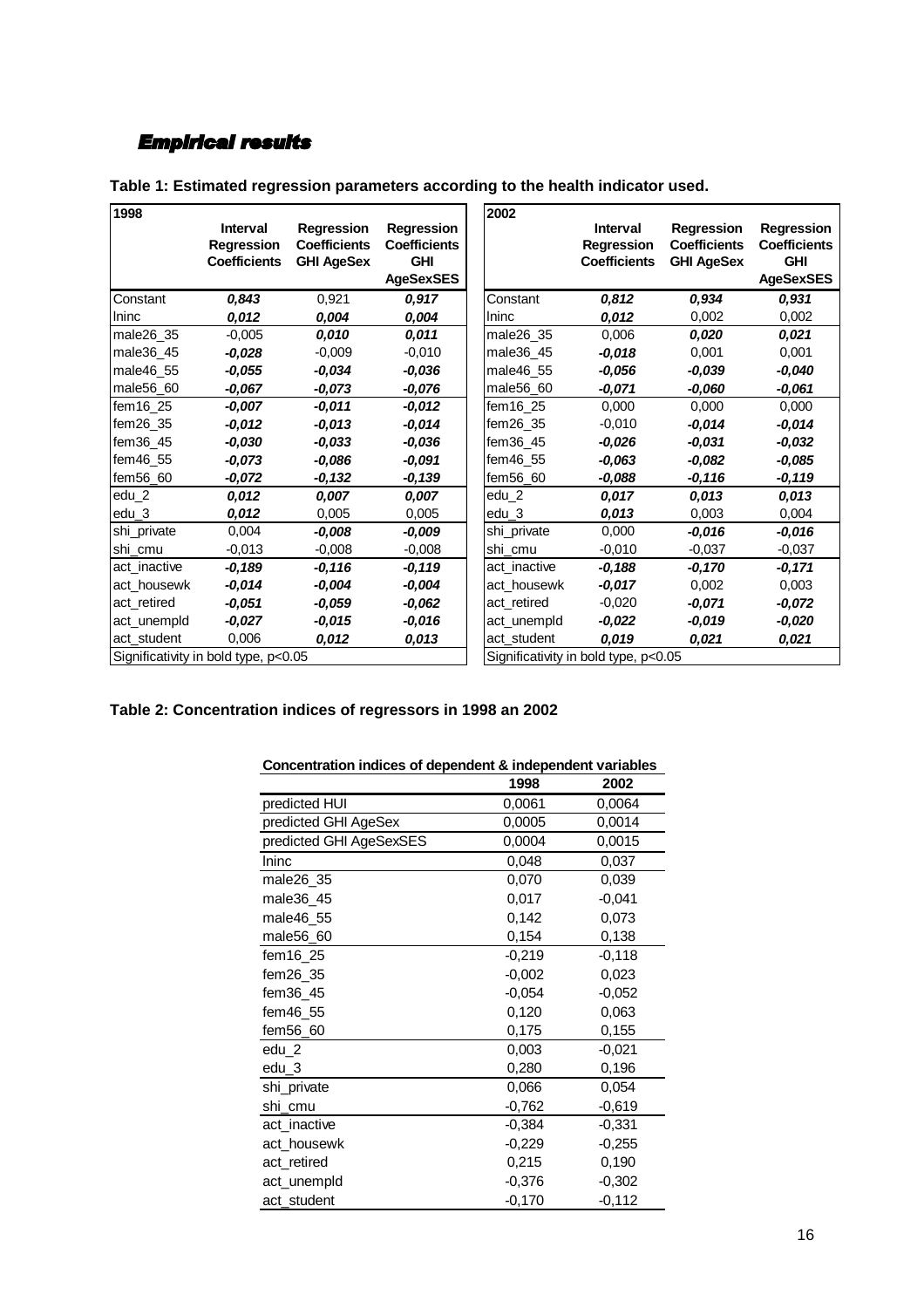**Table 3: Health inequality contributions of the regressors in 2002 and 1998 according to the health indicator** 

|              | predicted<br>HUI |          | predicted<br>GHI<br>AgeSex |          | predicted<br><b>GHI</b><br>AgeSexSES |          |
|--------------|------------------|----------|----------------------------|----------|--------------------------------------|----------|
|              |                  | Sum      |                            | Sum      |                                      | Sum      |
|              |                  | of       |                            | of       |                                      | of       |
|              | Contrib          | Contrib  | Contrib                    | Contrib  | Contrib                              | Contrib  |
| CI pred      | 0,0061           |          | 0,0005                     |          | 0,0004                               |          |
| Ininc        | 0,0006           | 0,0006   | 0,0002                     | 0,0002   | 0,0002                               | 0,0002   |
| male26_35    | 0,000            |          | 0,001                      |          | 0,001                                |          |
| male36 45    | $-0,001$         |          | 0,000                      |          | 0,000                                |          |
| male46 55    | $-0,009$         |          | $-0,005$                   |          | $-0,006$                             |          |
| male56_60    | $-0,012$         | $-0,021$ | $-0,012$                   | $-0,017$ | $-0,013$                             | $-0,018$ |
| fem16_25     | 0,002            |          | 0,003                      |          | 0,003                                |          |
| fem26 35     | 0,000            |          | 0,000                      |          | 0,000                                |          |
| fem36_45     | 0,002            |          | 0,002                      |          | 0,002                                |          |
| fem46_55     | $-0,010$         |          | $-0.011$                   |          | $-0.012$                             |          |
| fem56_60     | $-0,014$         | $-0,020$ | $-0,025$                   | $-0,032$ | $-0,027$                             | $-0,034$ |
| edu 2        | 0,000            |          | 0,000                      |          | 0,000                                |          |
| edu 3        | 0,004            | 0,004    | 0,001                      | 0,001    | 0,001                                | 0,001    |
| shi_private  | 0,000            | 0,000    | $-0,001$                   | $-0.001$ | $-0.001$                             | $-0,001$ |
| shi_cmu      | 0,011            | 0,011    | 0,006                      | 0,006    | 0,006                                | 0,006    |
| act inactive | 0,081            |          | 0,049                      |          | 0,050                                |          |
| act housewk  | 0,004            |          | 0,001                      |          | 0,001                                |          |
| act retired  | $-0,012$         |          | $-0,014$                   |          | $-0,015$                             |          |
| act_unempld  | 0,011            |          | 0,006                      |          | 0,007                                |          |
| act_student  | $-0,001$         | 0,082    | $-0,002$                   | 0,040    | $-0,002$                             | 0,041    |

**Health inequality contributions of regressors in 1998 per health indicator**

|  |  | Health inequality contributions of regressors in 2002 per health indicator |
|--|--|----------------------------------------------------------------------------|
|  |  |                                                                            |

|              | predicted<br>HUI |          |          | predicted<br><b>GHI</b><br>AgeSex |          | predicted<br><b>GHI</b><br>AgeSexSES |  |
|--------------|------------------|----------|----------|-----------------------------------|----------|--------------------------------------|--|
|              |                  | Sum      |          | Sum                               |          | Sum                                  |  |
|              |                  | of       |          | of                                |          | οf                                   |  |
|              | Contrib          | Contrib  | Contrib  | Contrib                           | Contrib  | Contrib                              |  |
| CI pred      | 0,0064           |          | 0,0014   |                                   | 0,0015   |                                      |  |
| Ininc        | 0,0005           | 0,0005   | 0,0001   | 0,0001                            | 0,0001   | 0,0001                               |  |
| male26_35    | 0,000            |          | 0,001    |                                   | 0,001    |                                      |  |
| male36_45    | 0,001            |          | 0,000    |                                   | 0,000    |                                      |  |
| male46_55    | $-0,005$         |          | $-0,003$ |                                   | $-0,003$ |                                      |  |
| male56_60    | $-0,011$         | $-0,015$ | $-0,009$ | $-0,011$                          | $-0,009$ | $-0,012$                             |  |
| fem16 25     | 0,000            |          | 0,000    |                                   | 0,000    |                                      |  |
| fem26 35     | 0,000            |          | 0,000    |                                   | 0,000    |                                      |  |
| fem36_45     | 0,002            |          | 0,002    |                                   | 0,002    |                                      |  |
| fem46_55     | $-0,004$         |          | $-0,006$ |                                   | $-0,006$ |                                      |  |
| fem56_60     | $-0,016$         | $-0,019$ | $-0,020$ | $-0,024$                          | $-0,021$ | $-0,025$                             |  |
| edu 2        | 0,000            |          | 0,000    |                                   | 0,000    |                                      |  |
| edu_3        | 0,003            | 0,003    | 0,001    | 0,000                             | 0,001    | 0,000                                |  |
| shi private  | 0,000            | 0,000    | $-0.001$ | $-0,001$                          | $-0,001$ | $-0,001$                             |  |
| shi cmu      | 0,007            | 0,007    | 0,025    | 0,025                             | 0,026    | 0,026                                |  |
| act_inactive | 0,071            |          | 0,062    |                                   | 0,063    |                                      |  |
| act housewk  | 0,005            |          | $-0,001$ |                                   | $-0,001$ |                                      |  |
| act_retired  | $-0,004$         |          | $-0,015$ |                                   | $-0,015$ |                                      |  |
| act_unempld  | 0,008            |          | 0,006    |                                   | 0,007    |                                      |  |
| act_student  | $-0,002$         | 0,077    | $-0,003$ | 0,050                             | $-0,003$ | 0,051                                |  |